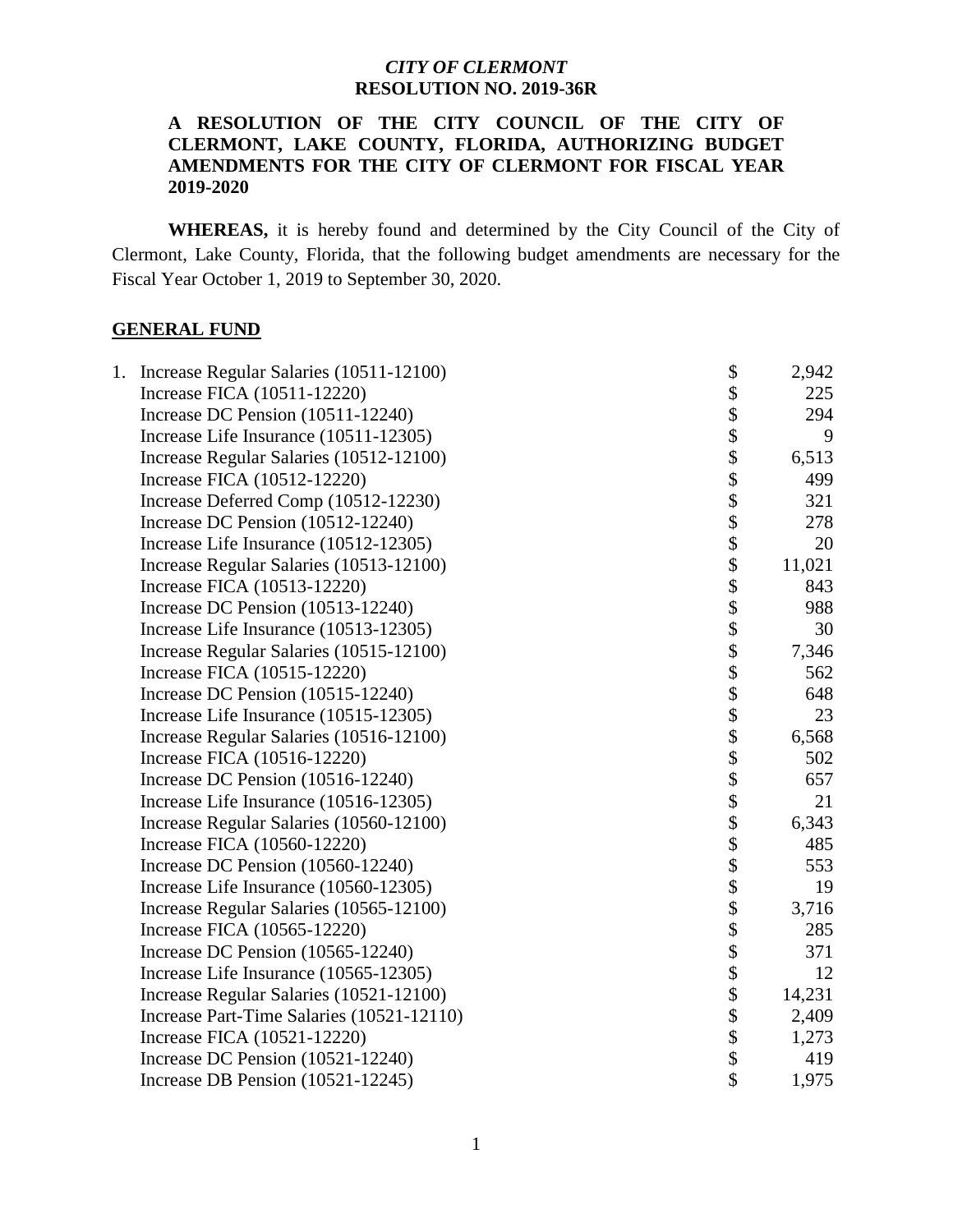| Increase Life Insurance (10521-12305)     | \$                | 45             |
|-------------------------------------------|-------------------|----------------|
| Increase Regular Salaries (10522-12100)   | \$                | 14,494         |
| Increase FICA (10522-12220)               | \$                | 1,109          |
| Increase DC Pension (10522-12240)         | \$                | 328            |
| Increase DB Pension (10522-12245)         | \$                | 3,359          |
| Increase Life Insurance (10522-12305)     | \$                | 46             |
| Increase Regular Salaries (10529-12100)   | \$                | 2,768          |
| Increase FICA (10529-12220)               | \$                | 211            |
| Increase DC Pension (10529-12240)         | \$                | 226            |
| Increase DB Pension (10529-12245)         | \$                | 154            |
| Increase Life Insurance (10529-12305)     | \$                | 8              |
| Increase Regular Salaries (10541-12100)   | \$                | 6,713          |
| Increase FICA (10541-12220)               | \$                | 513            |
| Increase DC Pension (10541-12240)         | \$                | 671            |
| Increase Life Insurance (10541-12305)     | \$                | 21             |
| Increase Regular Salaries (10542-12100)   | \$                | 10,126         |
| Increase FICA (10542-12220)               | $\boldsymbol{\$}$ | 774            |
| Increase DC Pension (10542-12240)         | \$                | 1,013          |
| Increase Life Insurance (10542-12305)     | \$                | 32             |
| Increase Regular Salaries (10544-12100)   | \$                | 3,517          |
| Increase FICA (10544-12220)               | \$                | 269            |
| Increase DC Pension (10544-12240)         | \$                | 352            |
| Increase Life Insurance (10544-12305)     | \$                | 11             |
| Increase Regular Salaries (10545-12100)   | \$                | 1,467          |
| Increase FICA (10545-12220)               | \$                | 112            |
| Increase DC Pension (10545-12240)         | \$                | 120            |
| Increase Life Insurance (10545-12305)     | \$                | 5              |
| Increase Regular Salaries (10549-12100)   | \$                | 4,771          |
| Increase FICA (10549-12220)               | \$                | 365            |
| Increase DC Pension (10549-12240)         | \$                | 477            |
| Increase Life Insurance (10549-12305)     | \$                | 15             |
| Increase Regular Salaries (10559-12100)   | \$                | 642            |
| Increase FICA (10559-12220)               | \$                | 49             |
| Increase Life Insurance (10559-12305)     | \$                | $\overline{2}$ |
| Increase Regular Salaries (10572-12100)   | \$                | 4,343          |
| Increase Part-time Salaries (10572-12110) | \$                | 2,204          |
| Increase Temporary Salaries (10572-12140) | \$                | 2,425          |
| Increase FICA (10572-12220)               | \$                | 686            |
| Increase DC Pension (10572-12240)         | \$                | 435            |
| Increase Life Insurance (10572-12305)     | \$                | 14             |
| Increase Regular Salaries (10574-12100)   | \$                | 1,956          |
| Increase Part-time Salaries (10574-12110) | \$                | 3,785          |
| Increase FICA (10574-12220)               | \$                | 439            |
| Increase DC Pension (10574-12240)         | \$                | 195            |
| Increase Life Insurance (10574-12305)     | \$                |                |
| Increase Regular Salaries (10575-12100    | \$                | 4,948          |
|                                           |                   |                |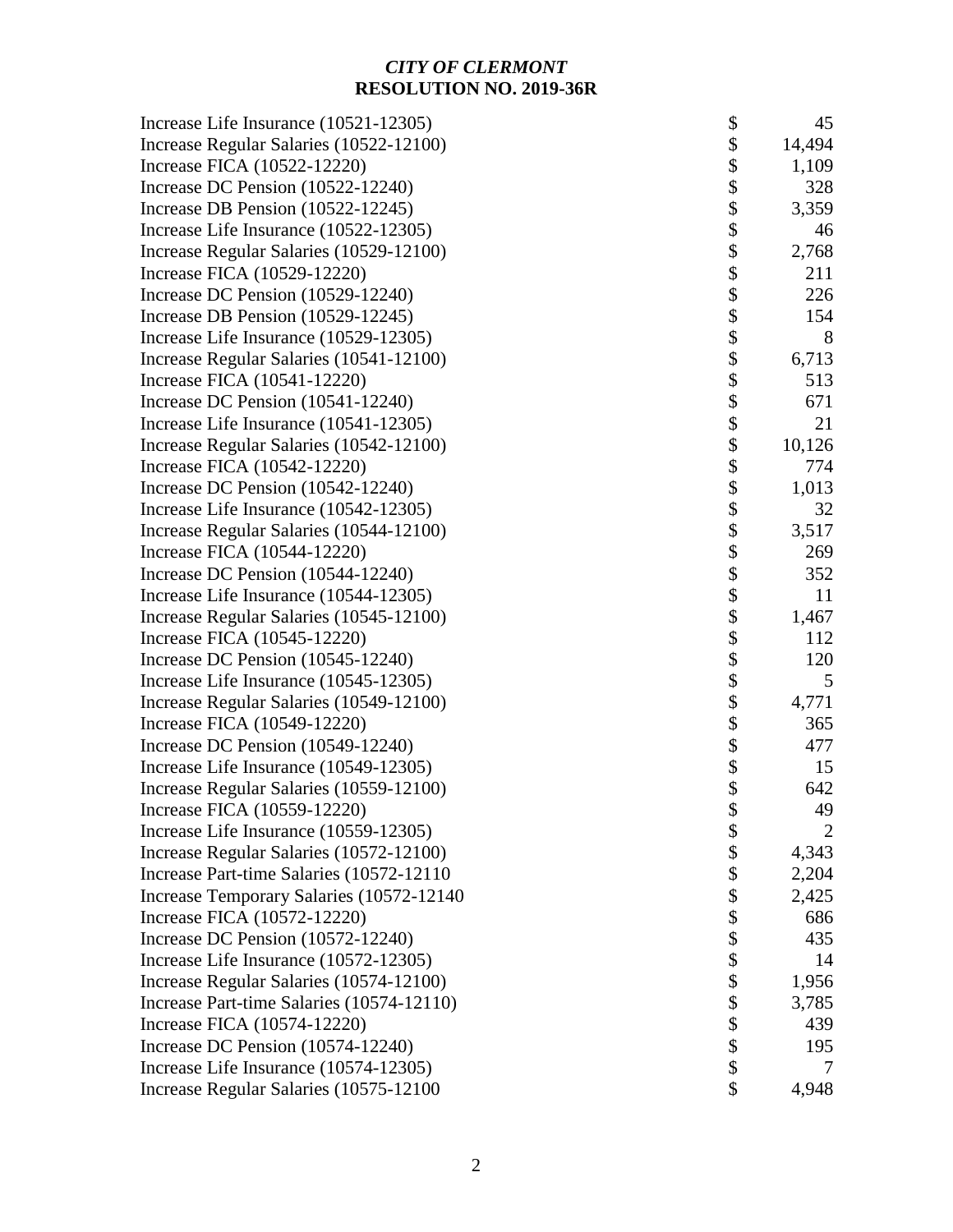|    | Increase Part-time Salaries (10575-12110)<br>Increase Temporary Salaries (10575-12140)<br>Increase FICA (10575-12220)<br>Increase DC Pension (10575-12240)<br>Increase Life Insurance (10575-12305)<br>Increase Regular Salaries (10579-12100)<br>Increase Part-time Salaries (10579-12110)<br>Increase FICA (10579-12220)<br>Increase DC Pension (10579-12240)<br>Increase Life Insurance (10579-12305)<br>To amend the General Fund Department budgets for the revised pay and<br>classification schedule approved by the City Council on November 12,<br>2019.                                                                                                                                                                                                                         | \$<br>\$<br>\$\$\$\$\$\$\$ | 3,187<br>3,263<br>872<br>494<br>16<br>1,831<br>1,419<br>249<br>183<br>6                                                                                |
|----|-------------------------------------------------------------------------------------------------------------------------------------------------------------------------------------------------------------------------------------------------------------------------------------------------------------------------------------------------------------------------------------------------------------------------------------------------------------------------------------------------------------------------------------------------------------------------------------------------------------------------------------------------------------------------------------------------------------------------------------------------------------------------------------------|----------------------------|--------------------------------------------------------------------------------------------------------------------------------------------------------|
| 2. | Increase Regular Salaries (10515-12100)<br>Decrease Regular Salaries (10515-12100-15000)<br>Increase FICA (10515-12220)<br>Decrease FICA (10515-12220-15000)<br>Decrease DC Pension (10515-12240)<br>Decrease Group Medical Insurance (10515-12300)<br>Increase Life Insurance (10515-12305)<br>Decrease Regular Salaries (10545-12100)<br>Decrease FICA (10545-12220)<br>Decrease DC Pension (10545-12240)<br>Decrease Group Medical Insurance (10545-12300)<br>Decrease Life Insurance (10545-12305)<br>Increase EAP (10545-12315)<br>Decrease Regular Salaries (10559-12100)<br>Decrease FICA (10559-12220)<br>Decrease DC Pension (10559-12240)<br>Increase Group Medical Insurance (10559-12300)<br>Decrease Life Insurance (10559-12305)<br>Increase Regular Salaries (10560-12100) | \$<br>\$<br>\$             | 3,405<br>16,900<br>260<br>1,292<br>4,835<br>3,741<br>11<br>7,915<br>605<br>2,385<br>686<br>25<br>6<br>57,864<br>4,466<br>9,596<br>203<br>182<br>48,152 |
|    | Increase FICA (10560-12220)<br>Increase Group Medical Insurance (10560-12300)<br>Increase Life Insurance (10560-12305)<br>Increase EAP (10560-12315)<br>To amend the Development Services, Public Works, Economic<br>Development and Human Resources Department budgets for personnel<br>changes approved by the City Manager.                                                                                                                                                                                                                                                                                                                                                                                                                                                            | \$<br>\$<br>\$<br>\$       | 3,684<br>8,287<br>152<br>24                                                                                                                            |

| 3. Increase Prof Svces – General $(10519-53100)$                     | 10,000 |
|----------------------------------------------------------------------|--------|
| To amend the Other General Government budget for investment advisory |        |
| services pertaining to the 401a and 457b employee retirement plans.  |        |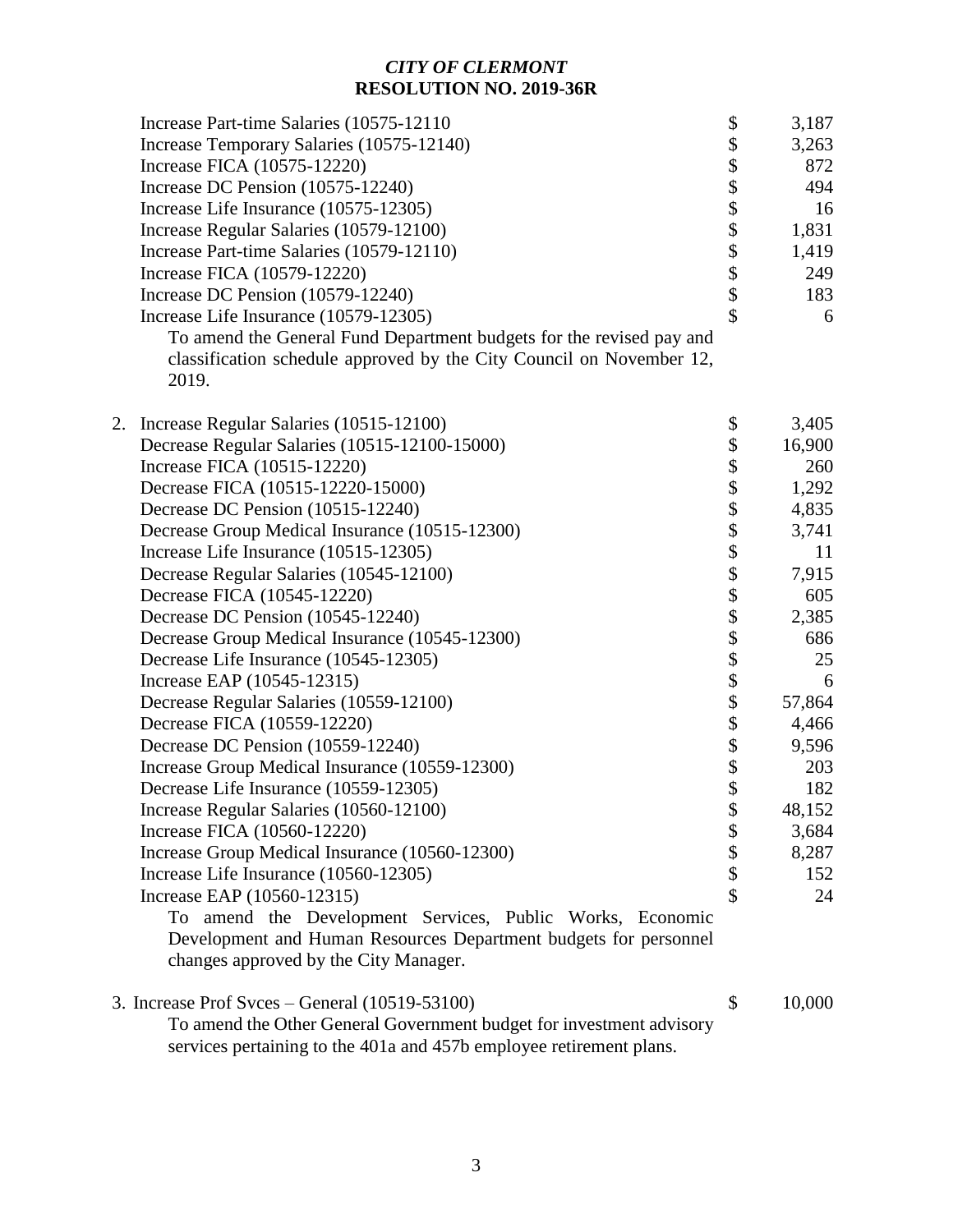| 4. Increase Capital Outlay – Vehicles (10522-66400)<br>To amend the Fire Department budget for the purchase of a new vehicle<br>for the Fire Chief, as approved by the City Council on October 8, 2019.                                    | \$<br>42,730  |
|--------------------------------------------------------------------------------------------------------------------------------------------------------------------------------------------------------------------------------------------|---------------|
| 5. Increase Capital Outlay - Lake Hiawatha (10542-66301-72113)<br>To amend the Public Works Department budget for the carryforward of<br>unexpended FY2019 funds budgeted for the planting of pine trees at the<br>Lake Hiawatha Preserve. | \$<br>1,026   |
| 6. Increase Repair & Maintenance FS#3 (10549-54600-22803)<br>To amend the Public Works Department budget for the repairs to fire<br>station #3 $a/c$ system.                                                                               | \$<br>49,447  |
| 7. Increase Professional Services - General (10559-53100)                                                                                                                                                                                  | \$<br>100,000 |
| Increase Reimbursements (10366-36650)                                                                                                                                                                                                      | \$<br>50,000  |
| To amend the Development Services Department budget for the original<br>Wellness Way consulting services and partial reimbursement from Lake<br>County, as approved by the City Council on October 8, 2019.                                |               |
| 8. Increase Professional Services - General (10559-53100)                                                                                                                                                                                  | \$<br>152,083 |
| Increase Reimbursements (10366-36650)                                                                                                                                                                                                      | \$<br>50,833  |
| To amend the Development Services Department budget for the amended<br>Wellness Way consulting services and partial reimbursement from Lake<br>County, as approved by the City Council on October 8, 2019.                                 |               |
| 9. Increase Capital Outlay – Software $(10579-66404)$                                                                                                                                                                                      | \$<br>10,000  |
| To amend the Parks and Recreation Department budget for the<br>carryforward of unexpended FY2019 funds budgeted for a new ticketing<br>system at the Clermont Performing Arts Center.                                                      |               |
| 10. Increase State Revenue Sharing – Sales Tax (10335-33512)                                                                                                                                                                               | \$<br>170,331 |
| To amend the budget to reflect increased State Revenue Sharing estimates.                                                                                                                                                                  |               |
| 11. Decrease Fund Balance (10599-59900)                                                                                                                                                                                                    | \$<br>207,957 |
| Total General Fund adjustments.                                                                                                                                                                                                            |               |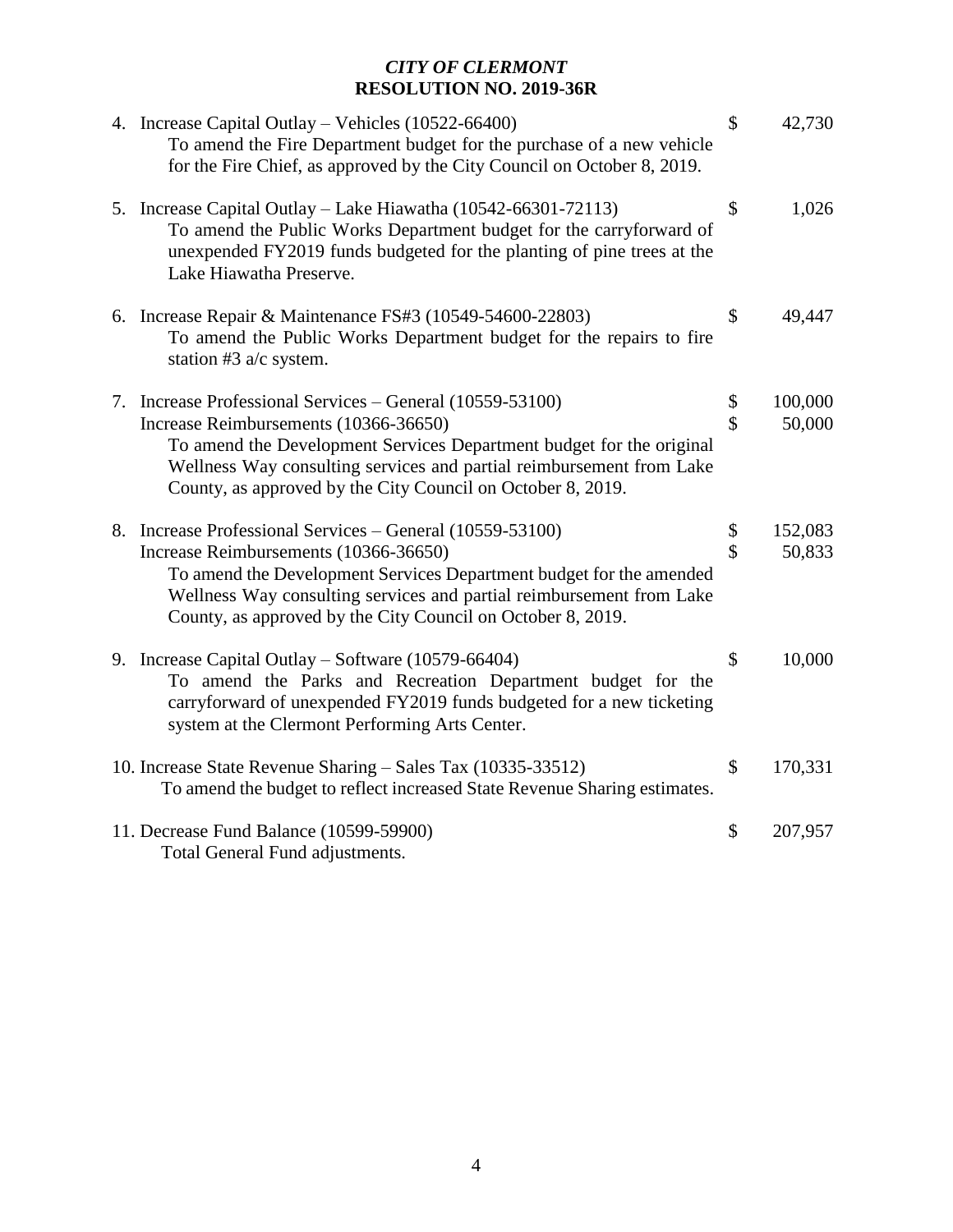# **BUILDING SERVICES FUND**

| 1. | Increase Regular Salaries (11524-12100)                                                                                                                                                                                                                     | \$<br>10,923 |
|----|-------------------------------------------------------------------------------------------------------------------------------------------------------------------------------------------------------------------------------------------------------------|--------------|
|    | Increase Part-Time Salaries (11524-12110)                                                                                                                                                                                                                   | \$<br>376    |
|    | Increase FICA (11524-12220)                                                                                                                                                                                                                                 | \$<br>865    |
|    | Increase DC Pension $(11524-12240)$                                                                                                                                                                                                                         | \$<br>1,092  |
|    | Increase Life Insurance (11524-12305)                                                                                                                                                                                                                       | \$<br>34     |
|    | To amend the Development Services Department budget for the revised<br>pay and classification schedule approved by the City Council on<br>November 12, 2019.                                                                                                |              |
| 2. | Increase Professional Services – Document Imaging (11524-53186)<br>To amend the Development Services Department budget for the<br>carryforward of unexpended FY2019 funds budgeted for document<br>imaging.                                                 | \$<br>9,000  |
| 3. | Increase Capital Outlay – Vehicles $(11524-66400)$<br>To amend the Development Services Department budget for the carry<br>forward of unexpended FY2019 funds budgeted for the purchase of a<br>vehicle for the Building Inspector/Plans Reviewer position. | \$<br>28,800 |
|    | 4. Decrease Fund Balance (11599-59900)<br>Total Building Services Fund adjustments.                                                                                                                                                                         | \$<br>51,090 |

# **CEMETERY FUND**

| 1. | Increase Regular Salaries (13542-12100)                                                                                                              | \$ | 804                   |
|----|------------------------------------------------------------------------------------------------------------------------------------------------------|----|-----------------------|
|    | Increase FICA (13542-12220)                                                                                                                          | \$ | 62                    |
|    | Increase DC Pension (13542-12240)                                                                                                                    | \$ | 80                    |
|    | Increase Life Insurance (13542-12305)                                                                                                                | \$ | $\mathcal{D}_{\cdot}$ |
|    | To amend the Public Works Department budget for the revised pay and<br>classification schedule approved by the City Council on November 12,<br>2019. |    |                       |
|    | 2. Decrease Fund Balance (13599-59900)                                                                                                               | -S | 948                   |
|    | Total Cemetery Fund adjustments.                                                                                                                     |    |                       |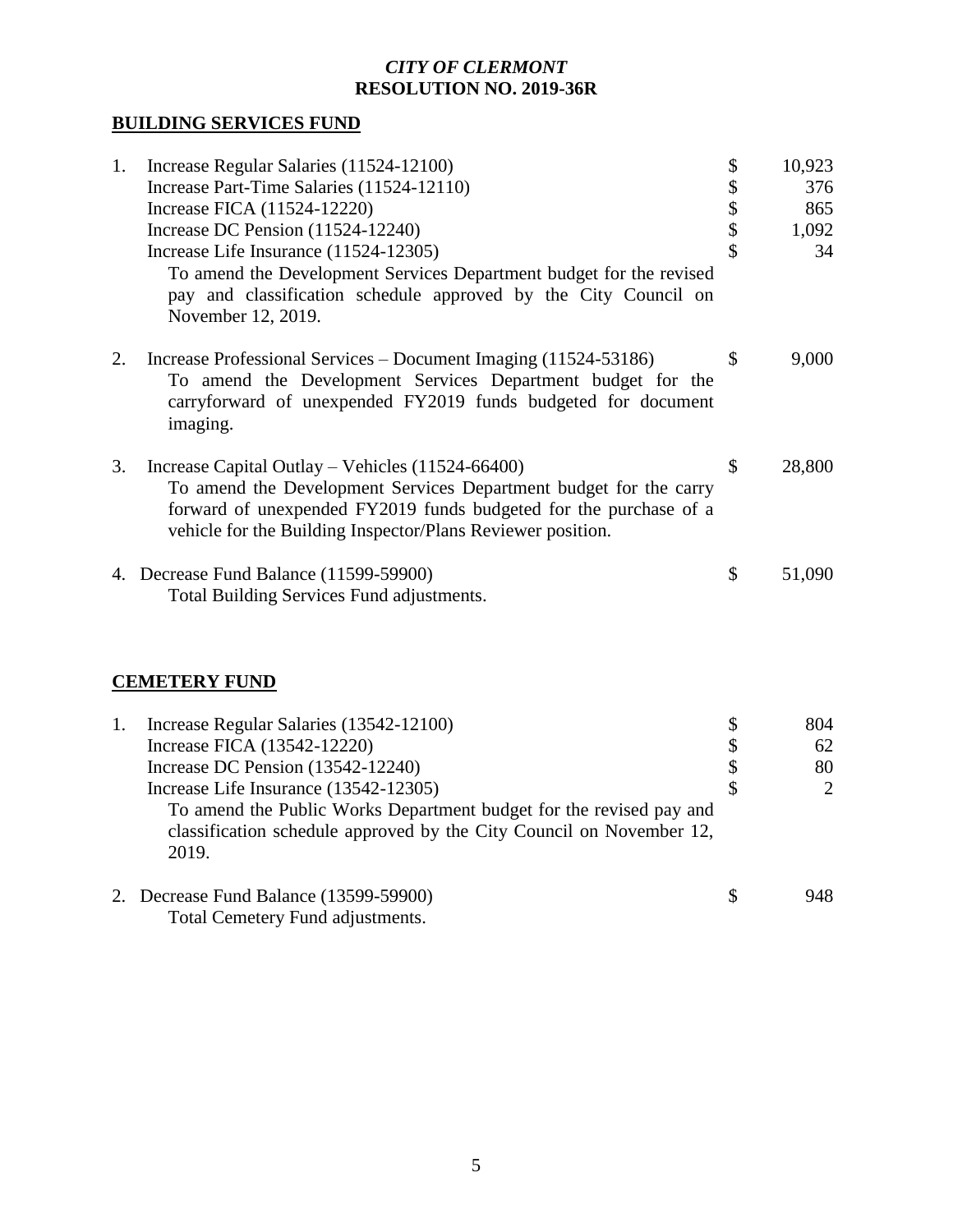### **RECREATION IMPACT FEE FUND**

| 1. Increase Capital Outlay – Recreation (14572-66301)<br>Increase Capital Equipment (14575-66401)<br>To amend the Parks & Recreation Department budget for the<br>carryforward of unexpended FY2019 funds budgeted for new waterfront<br>trail fitness stations and clay maintenance bins. | \$<br>\$            | 21,000<br>2,500   |
|--------------------------------------------------------------------------------------------------------------------------------------------------------------------------------------------------------------------------------------------------------------------------------------------|---------------------|-------------------|
| 2. Decrease Fund Balance (14599-59900)<br>Total Recreation Impact Fee Fund adjustments.                                                                                                                                                                                                    | \$                  | 23,500            |
| FIRE IMPACT FEE FUND                                                                                                                                                                                                                                                                       |                     |                   |
| 1. Increase Capital Outlay – Vehicle (16522-66400)<br>To amend the Fire Department budget for the carryforward of unexpended<br>FY2019 funds budgeted for the purchase of a vehicle for the Fire and Life<br>Safety Educator position.                                                     | \$                  | 30,646            |
| 2. Decrease Fund Balance (16599-59900)<br>Total Fire Impact Fee Fund adjustments.                                                                                                                                                                                                          | \$                  | 30,646            |
|                                                                                                                                                                                                                                                                                            |                     |                   |
| <b>CAPITAL PROJECTS FUND</b>                                                                                                                                                                                                                                                               |                     |                   |
| 1. Increase Capital Outlay – Kehlor Building (32549-66201-72121)<br>Increase Capital Outlay - Pro Services - Kehlor Bldg (32549-66901-49000)<br>To amend the Public Works Department budget for the carryforward of<br>unexpended FY2019 funds for the Kehlor Building Project.            | \$<br>$\mathcal{S}$ | 309,404<br>25,139 |
| 2. Increase Capital Outlay – Boat Ramp Relocation (32559-66301-95111)                                                                                                                                                                                                                      | \$                  | 750,000           |

- 2. Increase Capital Outlay Boat Ramp Relocation (32559-66301-95111) \$ 750,000 To amend the budget for Capital Outlay costs associated with a Lake County Tourist Development Projects Funding Program Agreement Grant for the Clermont Boat Ramp Project approved by the City Council June 25, 2019.
- 3. Decrease County Grant (32337-33733-95111) \$ 375,000 To amend the budget for a portion of the Lake County Tourist Development Projects Grant for the Clermont Boat Ramp Project approved by the City Council June 25, 2019 that was received in FY2019 but budgeted in FY2020.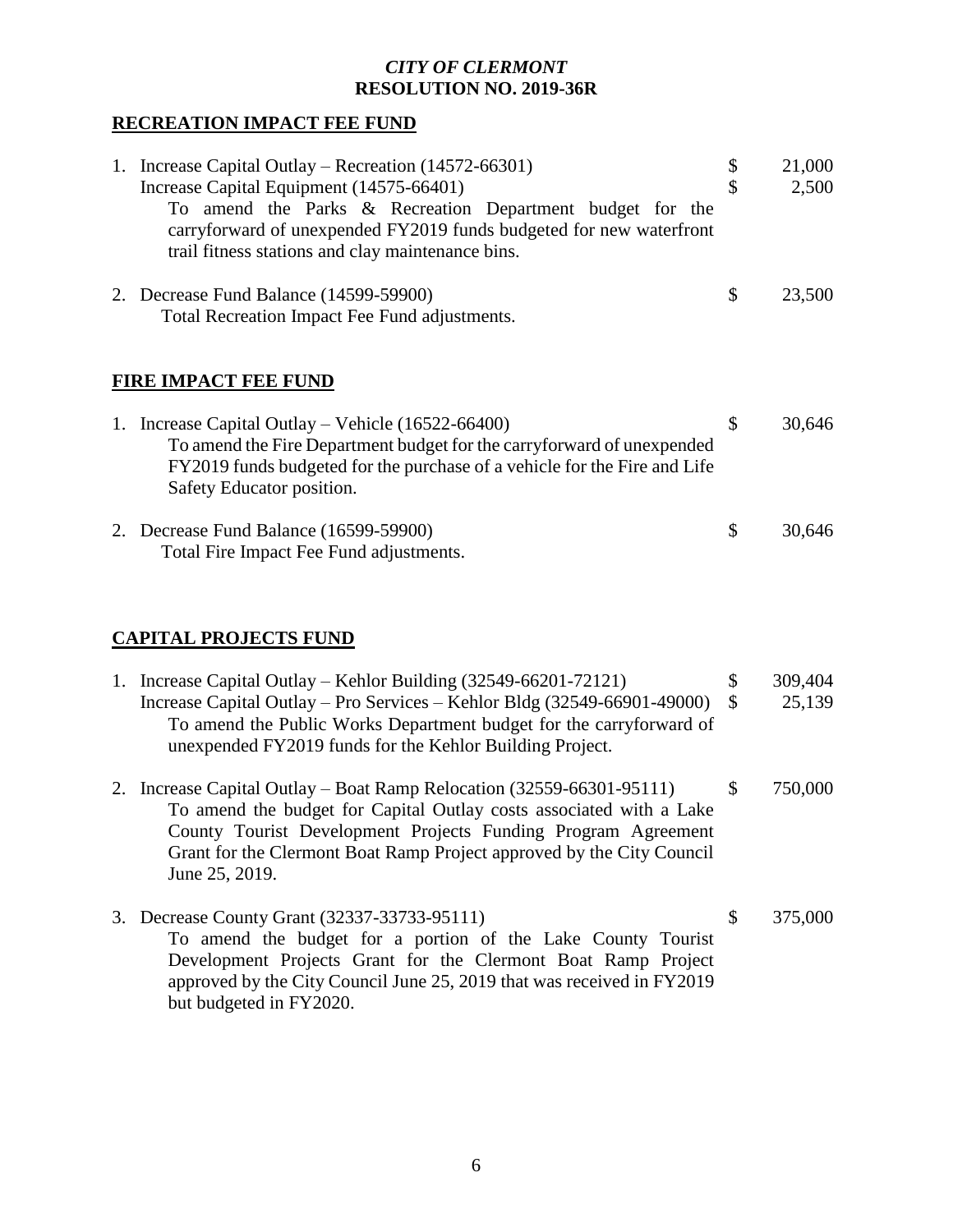| 4. Increase Federal Grant (32331-33140-38110)<br>To amend the budget for a Recreation Trails Program Grant for the<br>Victory Pointe Project approved by the City Council November 14, 2017<br>to be received in FY2020. | $\mathcal{S}$ | 200,000   |
|--------------------------------------------------------------------------------------------------------------------------------------------------------------------------------------------------------------------------|---------------|-----------|
| 5. Decrease Fund Balance (32599-59900)<br>Total Capital Projects Fund adjustments.                                                                                                                                       | \$            | 1,259,544 |
| <b>WATER FUND</b>                                                                                                                                                                                                        |               |           |
| 1. Increase Regular Salaries (41533-12100)                                                                                                                                                                               |               | 22,317    |
| Increase Part-Time Salaries (41533-12110)                                                                                                                                                                                | \$            | 376       |
| Increase FICA (41533-12220)                                                                                                                                                                                              | \$            | 1,736     |
| Increase DC Pension (41533-12240)                                                                                                                                                                                        | \$            | 2,205     |
| Increase Life Insurance (41533-12305)                                                                                                                                                                                    | \$            | 70        |
| To amend the Environmental Services Department budget for the revised<br>pay and classification schedule approved by the City Council on<br>November 12, 2019.                                                           |               |           |

| 2. Decrease Regular Salaries (41533-12100)                                                                                                                                                                                                                          | \$  | 7,914   |
|---------------------------------------------------------------------------------------------------------------------------------------------------------------------------------------------------------------------------------------------------------------------|-----|---------|
| Decrease FICA (41533-12220)                                                                                                                                                                                                                                         | \$  | 605     |
| Decrease DC Pension (41533-12240)                                                                                                                                                                                                                                   | \$  | 2,385   |
| Decrease Group Medical Insurance (41533-12300)                                                                                                                                                                                                                      | \$  | 687     |
| Decrease Life Insurance (41533-12305)                                                                                                                                                                                                                               | \$  | 25      |
| To amend the Environmental Services Department budget for personnel                                                                                                                                                                                                 |     |         |
| changes approved by the City Manager.                                                                                                                                                                                                                               |     |         |
| 3. Increase Professional Services – Document Imaging (41533-53186)<br>To amend the Environmental Services Department budget for document<br>imaging services.                                                                                                       | \$  | 3,000   |
| 4. Increase Capital Outlay – Other Improvements (41533-66300-33119)<br>To amend the Environmental Services Department budget for the<br>construction of the Sunburst Water Treatment Plant screening wall, as<br>approved by the City Council on November 12, 2019. | \$. | 321,779 |
| 5. Increase Capital Outlay – Pro Srvc – $(41533 - 66900 - 33114)$<br>To amend the Environmental Services Department budget for the<br>carryforward of unexpended FY2019 funds budgeted for water system<br>improvements.                                            | \$  | 500,000 |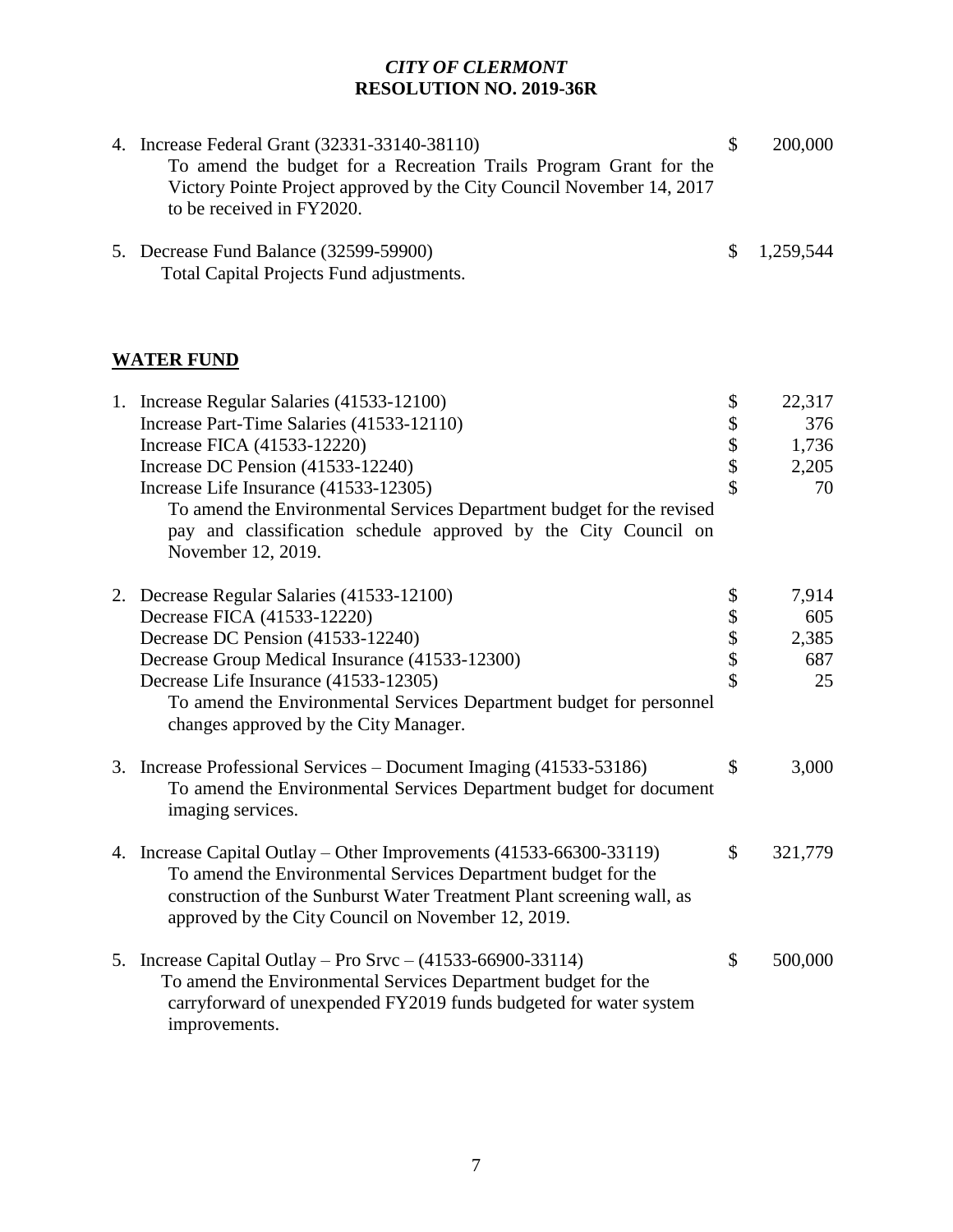| 6. Increase Capital Outlay – Water System $(41533-66900-38123)$ | \$<br>56,080  |
|-----------------------------------------------------------------|---------------|
| Increase CDBG Grants $- (41331 - 33131 - 38123)$                | \$<br>174,900 |
| To amend the Environmental Services Department budget for the   |               |
| carryforward of unexpended FY2019 funds budgeted for the CDBG   |               |
| Project and related Grant Revenue.                              |               |
| 7. Decrease Fund Balance (41599-59900)                          | \$<br>721,047 |
| Total Water Fund adjustments.                                   |               |
|                                                                 |               |
| <b>SEWER FUND</b>                                               |               |
| 1. Increase Regular Salaries (42535-12100)                      | \$<br>22,751  |
| Increase FICA (42535-12220)                                     | 1,740         |
|                                                                 |               |

Increase DC Pension (42535-12240) \$ 2,248 Increase Life Insurance (42535-12305) \$ 72 To amend the Environmental Services Department budget for the revised pay and classification schedule approved by the City Council on November 12, 2019. 2. Decrease Regular Salaries (42535-12100) \$ 7,914 Decrease FICA (42535-12220) <br>Decrease DC Pension (42535-12240) <br>\$2,385 Decrease DC Pension (42535-12240) <br>
Decrease Group Medical Insurance (42535-12300) \$ 687

Decrease Group Medical Insurance (42535-12300) \$ 687<br>Decrease Life Insurance (42535-12305) \$ 5 25 Decrease Life Insurance (42535-12305) \$ 25 To amend the Environmental Services Department budget for personnel changes approved by the City Manager.

- 3. Increase Professional Services Document Imaging (42535-53186) \$ 3,000 To amend the Environmental Services Department budget for document imaging services.
- 4. Increase Capital Outlay Sewer System (42535-66305) \$ 563,842<br>Increase Capital Outlay Heritage Hills (42535-66305-35117) \$ 113,247 Increase Capital Outlay – Heritage Hills (42535-66305-35117) \$ 113,247 Increase Lift Station Improvements (42535-66321) \$ 755,779 Increase Capital Outlay – Prof Svcs Heritage Hills (42535-66900-35117) \$ 1,040 To amend the Environmental Services Department budget for the carryforward of unexpended FY2019 funds budgeted for various sewer system projects.
- 5. Decrease Fund Balance (42599-59900) \$ 1,452,103 Total Sewer Fund adjustments.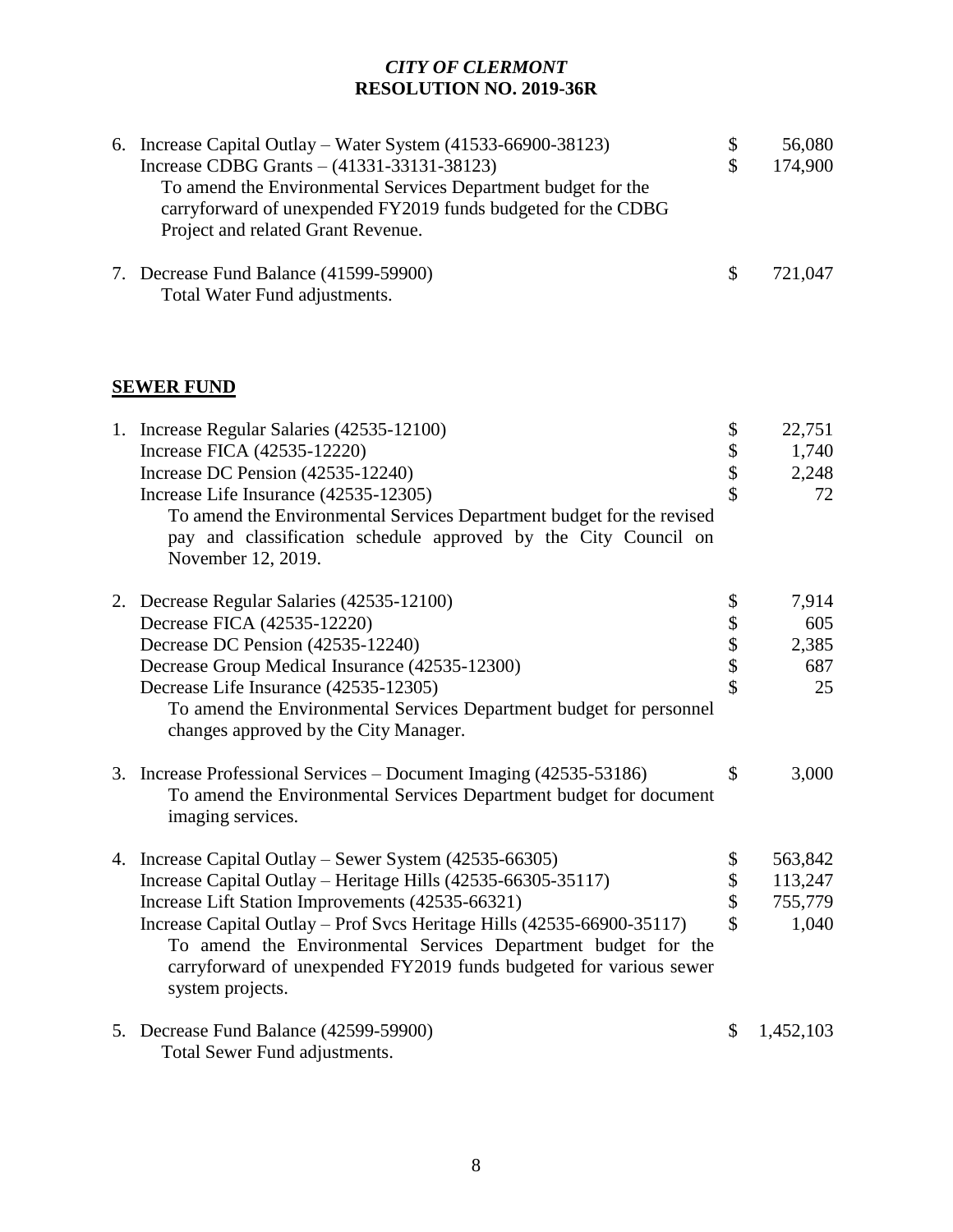## **SEWER IMPACT FEE FUND**

| 1. Increase Capital Outlay – WWTF Expansion (44535-66201-35114)<br>Increase Capital Outlay – Pro Svcs – WWTF Exp. $(44535-66900-35114)$<br>To amend the Environmental Services Department budget for the<br>carryforward of unexpended FY2019 funds budgeted for the Wastewater<br>Treatment Plant Expansion. | \$<br>\$ | 4,270,281<br>342,310 |
|---------------------------------------------------------------------------------------------------------------------------------------------------------------------------------------------------------------------------------------------------------------------------------------------------------------|----------|----------------------|
| 2. Increase Capital Outlay – Equipment $(44535-66401)$<br>To amend the Environmental Services Department budget for the<br>carryforward of unexpended FY2019 funds budgeted for the mobile lift<br>stations generators.                                                                                       | \$       | 360,000              |
| 3. Increase Capital Outlay – Pro Svcs $(44535-66900-35115)$<br>To amend the Environmental Services Department budget for the<br>carryforward of unexpended FY2019 funds budgeted for the relocation of<br>the forcemain at John's Lake Landing.                                                               | \$       | 596,642              |
| 4. Decrease Fund Balance (44599-59900)<br>Total Sewer Impact Fee Fund adjustments.                                                                                                                                                                                                                            | \$       | 5,569,233            |

# **STORMWATER FUND**

|  | 1. Increase Regular Salaries (45538-12100)                               | 7,833 |
|--|--------------------------------------------------------------------------|-------|
|  | Increase FICA (45538-12220)                                              | 599   |
|  | Increase DC Pension (45538-12240)                                        | 756   |
|  | Increase Life Insurance (45538-12305)                                    | 25    |
|  | To amend the Environmental Services Department budget for the revised    |       |
|  | pay and classification schedule approved by the City Council on November |       |
|  | 12, 2019.                                                                |       |
|  | 2. Decrease Regular Salaries (45538-12100)                               | 7,915 |
|  | Decrease FICA (45538-12220)                                              | 605   |
|  | Decrease DC Pension (45538-12240)                                        | 2,384 |
|  | Decrease Group Medical Insurance (45538-12300)                           | 687   |
|  | Decrease Life Insurance (45538-12305)                                    | 25    |
|  | To amend the Environmental Services Department budget for personnel      |       |
|  | changes approved by the City Manager.                                    |       |
|  | 3. Increase Professional Services – Document Imaging (45538-53186)       | 3.000 |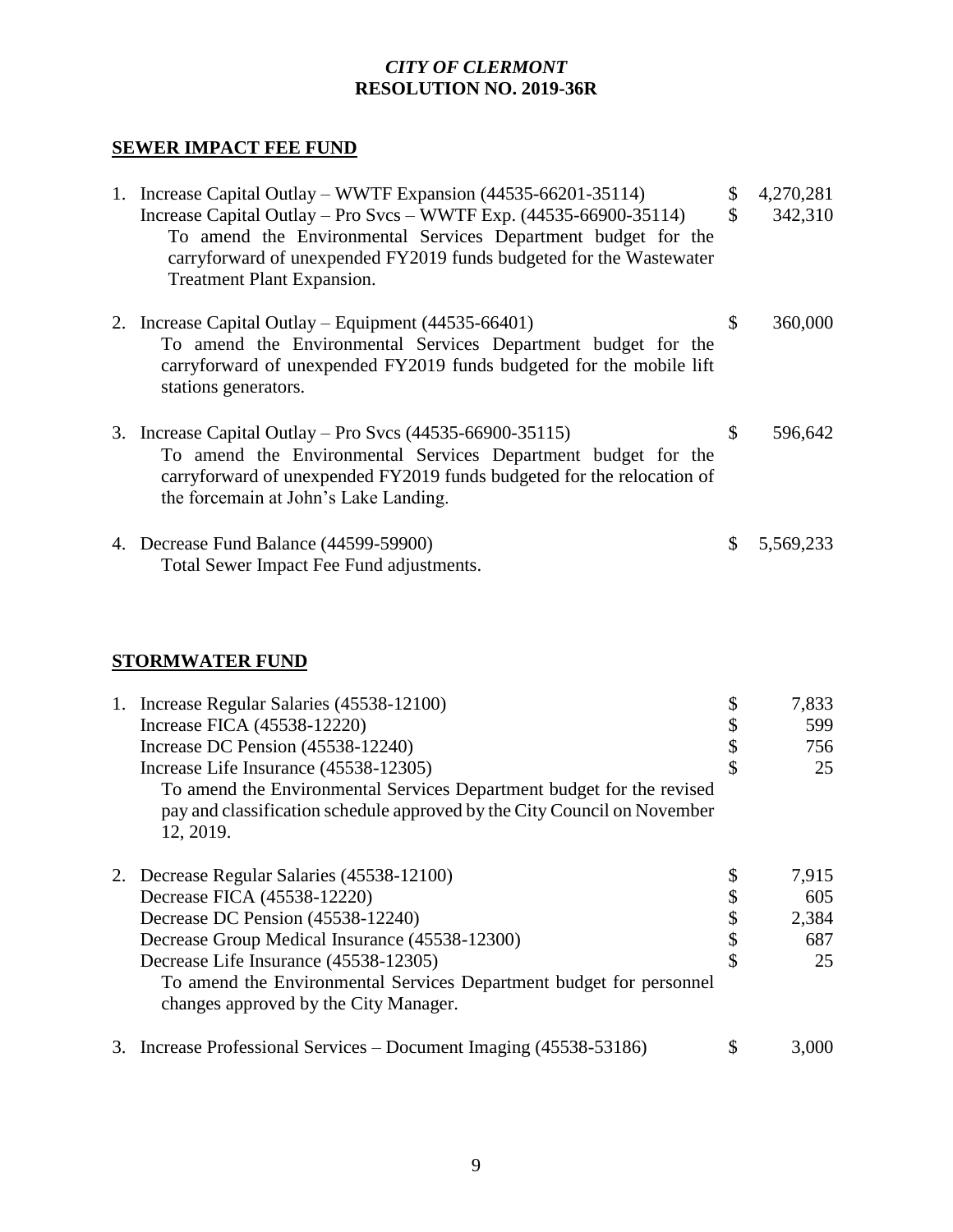To amend the Environmental Services Department budget for document imaging services.

|                        | 4. Increase Capital Outlay – Stormwater System (45538-66306)<br>Increase Capital Outlay – Pro Services (45538-66900)<br>To amend the Environmental Services Department budget for the<br>carryforward of unexpended FY2019 funds budgeted for Stormwater<br>System Improvements on West Avenue and Seminole Street.       | \$<br>$\mathbf{\hat{S}}$ | 500,000<br>100,000             |  |  |
|------------------------|---------------------------------------------------------------------------------------------------------------------------------------------------------------------------------------------------------------------------------------------------------------------------------------------------------------------------|--------------------------|--------------------------------|--|--|
|                        | 5. Increase Capital Outlay – Pro Svcs – Stormwater Sys (45538-66900-38123)<br>Increase CDBG Grant (45331-33139-38123)<br>To amend the Environmental Services Department budget for the<br>carryforward of unexpended FY2019 funds budgeted for the CDBG<br>project and related Grant Revenues.                            | \$<br>\$                 | 21,694<br>190,350              |  |  |
|                        | 6. Increase Capital Outlay – Professional Services (45538-66900)<br>To amend the Environmental Services Department budget for the<br>carryforward of unexpended FY2019 funds budgeted for the Stormwater<br>Master Plan update.                                                                                           | \$                       | 150,000                        |  |  |
|                        | 7. Decrease Fund Balance (45599-59900)<br>Total Stormwater Fund adjustments.                                                                                                                                                                                                                                              | \$                       | 581,941                        |  |  |
| <b>SANITATION FUND</b> |                                                                                                                                                                                                                                                                                                                           |                          |                                |  |  |
|                        | 1. Increase Regular Salaries (49534-12100)<br>Increase FICA (49534-12220)<br>Increase DC Pension (49534-12240)<br>Increase Life Insurance (49534-12305)<br>To amend the Environmental Services Department budget for the revised<br>pay and classification schedule approved by the City Council on November<br>12, 2019. | \$<br>\$\$<br>\$         | 14,733<br>1,127<br>1,473<br>46 |  |  |
|                        | 2. Increase Capital Outlay - Vehicles (49534-66400)<br>To amend the Environmental Services Department budget for the<br>carryforward of unexpended FY2019 funds budgeted for the purchase of a<br>replacement garbage truck.                                                                                              | \$                       | 274,986                        |  |  |
|                        | 3. Increase Capital Outlay – Software (49534-66404)<br>To amend the Environmental Services Department budget for the<br>carryforward of unexpended FY2019 funds budgeted for the purchase of a<br>route optimization software.                                                                                            | \$                       | 50,000                         |  |  |
|                        | 4. Decrease Fund Balance (49599-59900)<br>Total Sanitation Fund adjustments.                                                                                                                                                                                                                                              | \$                       | 342,365                        |  |  |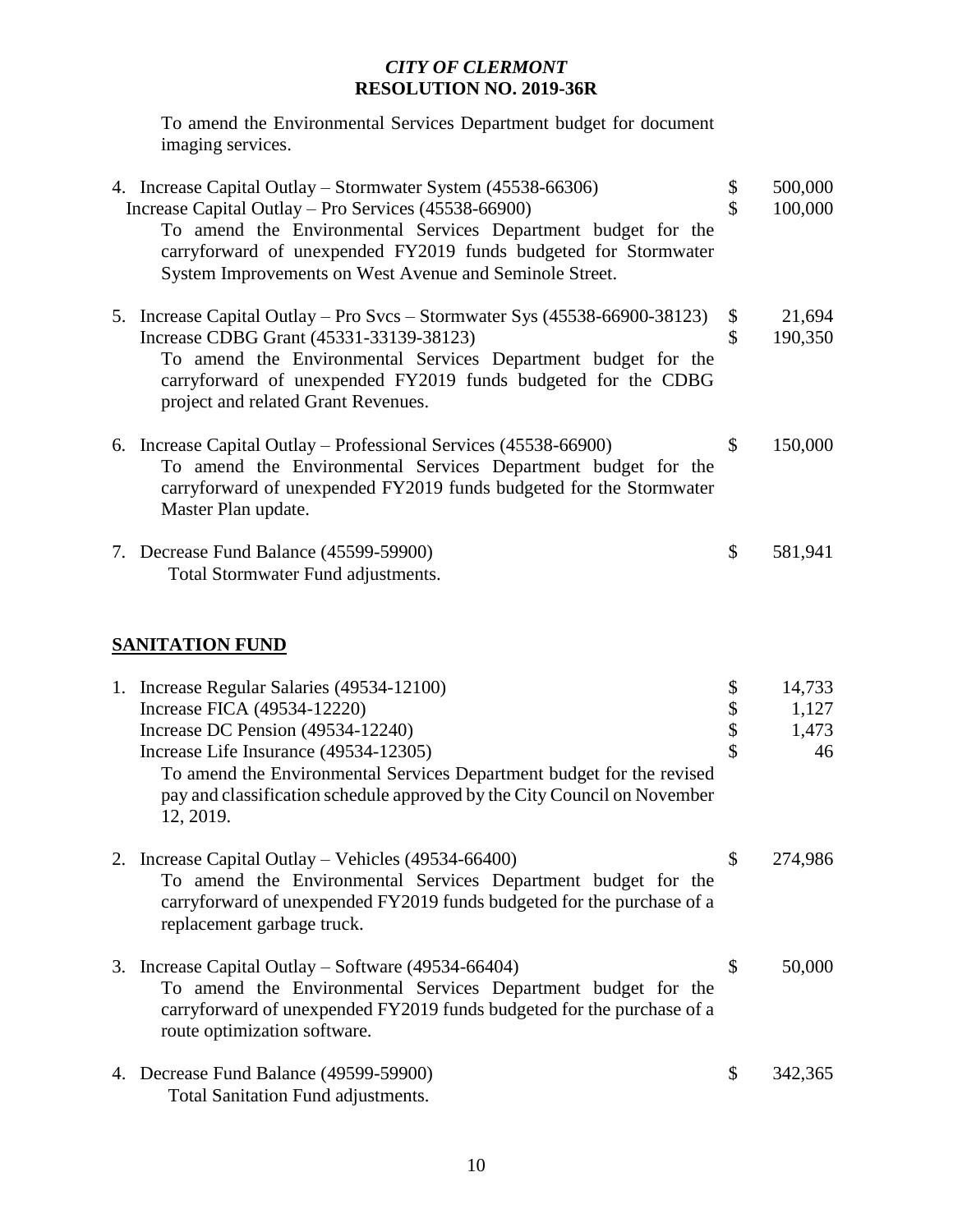# **GROUP SELF INSURANCE FUND**

| 1. Increase Regular Salaries (52519-12100)<br>Increase FICA (52519-12220)<br>Increase DC Pension (52519-12240)<br>Increase Life Insurance (52519-12305)<br>To amend the budget for the revised pay and classification schedule<br>approved by the City Council on November 12, 2019.                                                                                                                                                                                                                                                                       | \$<br>\$<br>\$                                    | 642<br>49<br>64<br>$\overline{2}$                                                                |
|------------------------------------------------------------------------------------------------------------------------------------------------------------------------------------------------------------------------------------------------------------------------------------------------------------------------------------------------------------------------------------------------------------------------------------------------------------------------------------------------------------------------------------------------------------|---------------------------------------------------|--------------------------------------------------------------------------------------------------|
| 2. Decrease Professional Services (52519-53100)<br>Decrease Medical Claims - OAP (52519-53130)<br>Increase Medical Claims $-$ HDP $(52519-53130-90020)$<br>Increase Medical Claims - HRA (52519-53130-90021)<br>Increase Dental Claims (52519-53132)<br>Increase Prescriptions (52519-53134)<br>Increase Wellness Programs (52519-53136)<br>Decrease TPA Services (52519-53138)<br>Increase Reinsurance (52519-54510)<br>Increase Other Current Charges (52519-54900)<br>To amend the Group Self-Insurance Fund budget for the 2020 renewal<br>from Cigna. | \$<br>\$<br>\$\$\$\$\$\$\$<br>$\hat{\mathcal{S}}$ | 7,075<br>356,113<br>91,120<br>711,206<br>20,466<br>52,026<br>25,000<br>35,025<br>92,741<br>2,379 |
| 3. Decrease Fund Balance (52599-59900)<br>Total Group Self Insurance Fund adjustments.                                                                                                                                                                                                                                                                                                                                                                                                                                                                     | \$                                                | 597,482                                                                                          |
| <b>CRA FUND</b>                                                                                                                                                                                                                                                                                                                                                                                                                                                                                                                                            |                                                   |                                                                                                  |
| 1. Increase Regular Salaries (60552-12100)<br>Increase FICA (60552-12220)<br>Increase DC Pension (60552-12240)<br>Increase Life Insurance (60552-12305)<br>To amend the Development Services Department budget for the revised<br>pay and classification schedule approved by the City Council on November<br>12, 2019.                                                                                                                                                                                                                                    | \$<br>$\frac{1}{2}$<br>\$                         | 442<br>34<br>44<br>$\mathbf{1}$                                                                  |
| 2. Decrease Regular Salaries (60552-12100)<br>Decrease FICA (60552-12220)<br>Decrease DC Pension (60552-12240)<br>Decrease Group Medical Insurance (60552-12300)<br>Decrease Life Insurance (60552-12305)<br>Decrease EAP (60552-12315)                                                                                                                                                                                                                                                                                                                    | \$<br>\$\$\$\$<br>\$                              | 31,987<br>2,408<br>3,199<br>2,639<br>100<br>6                                                    |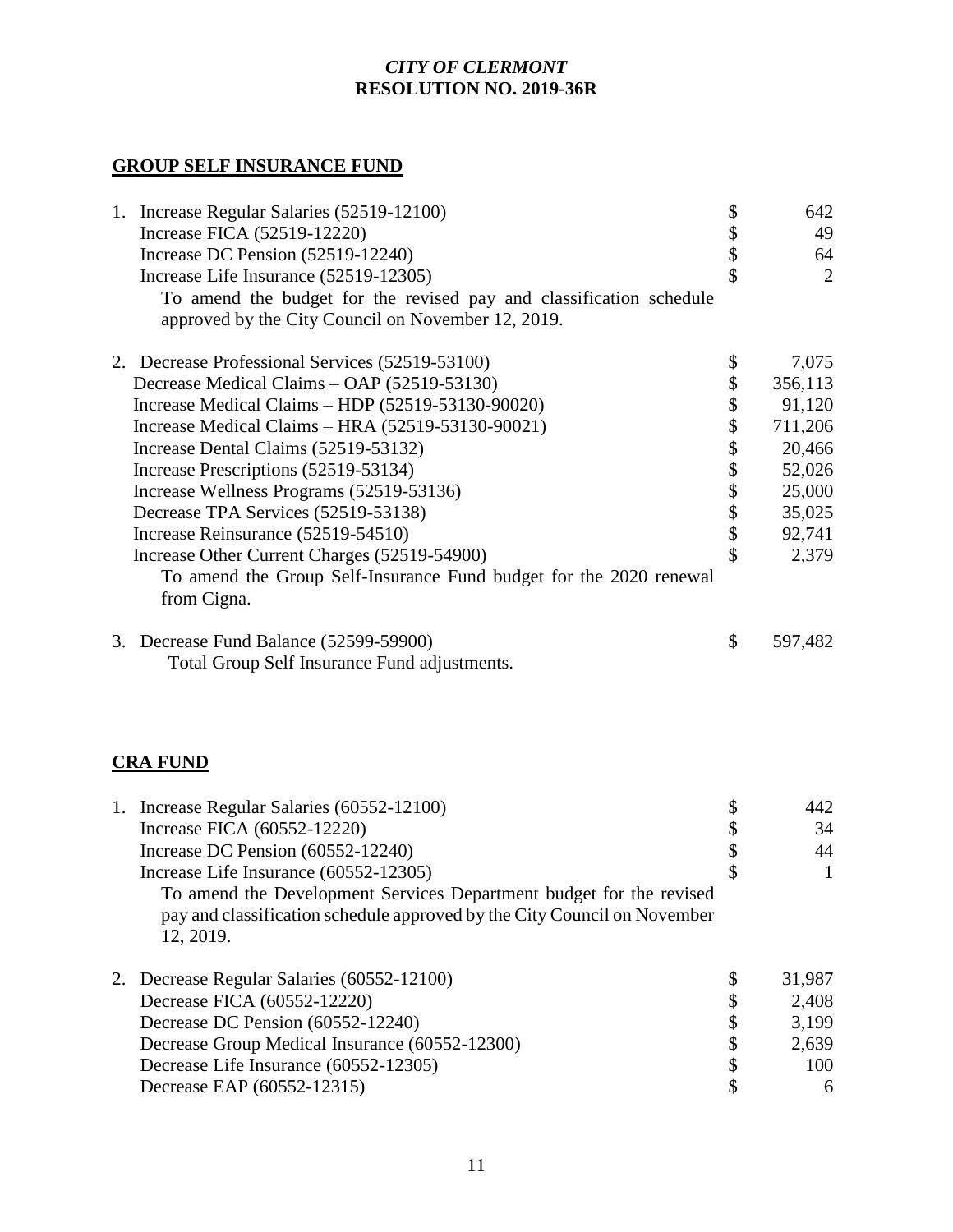To amend the Development Services Department budget for personnel changes approved by the City Manager.

3. Increase Fund Balance (60599-59900) \$ 39,818 Total CRA Fund adjustments.

#### **Net Decrease to Fund Balance – All Funds \$10,798,038**

**NOW, THEREFORE, BE IT RESOLVED,** that the above said budget amendments of the City of Clermont for the Fiscal Year 2019-2020 are hereby adopted.